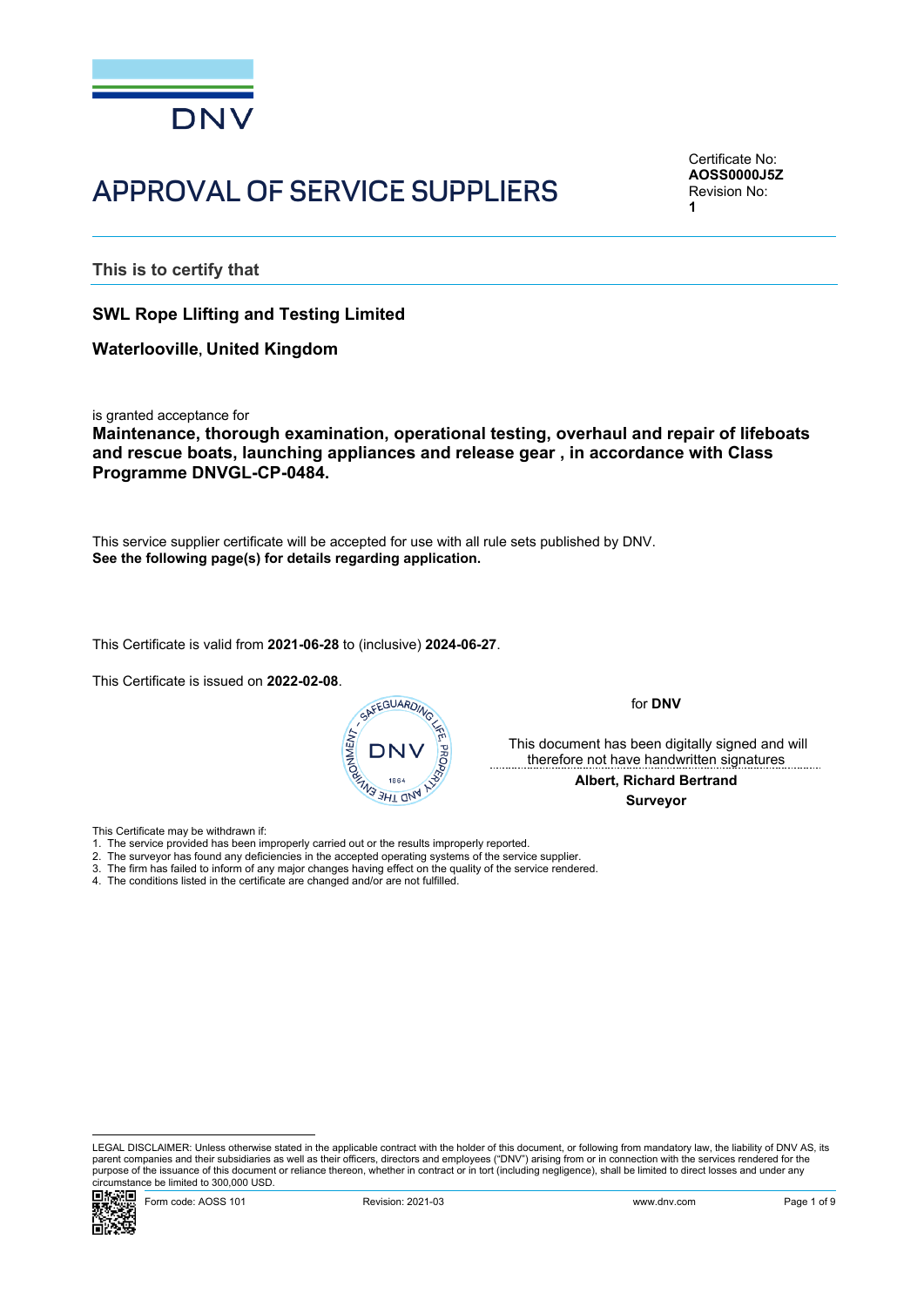

## **Application:**

The above mentioned company is authorized to provide the services as per requirements of the MSC 402(96) on the following equipment makes and models as listed.

| <b>Remarks:</b><br><b>Supervisor: P. Jones</b><br><b>Service Technician 1: Mark Kingsley</b><br>Qualification as per below table |                                                                                                                                                                                                                                                      |  |  |
|----------------------------------------------------------------------------------------------------------------------------------|------------------------------------------------------------------------------------------------------------------------------------------------------------------------------------------------------------------------------------------------------|--|--|
| Equipment<br>Make: Hatecke                                                                                                       | <b>Equipment Type</b>                                                                                                                                                                                                                                |  |  |
| Lifeboat                                                                                                                         | GFF, GSL, PL, PEL                                                                                                                                                                                                                                    |  |  |
| Rescue boat                                                                                                                      | RB,FRB                                                                                                                                                                                                                                               |  |  |
| Davits                                                                                                                           | FFA, FFB, GspFP                                                                                                                                                                                                                                      |  |  |
|                                                                                                                                  | Additional hooks Schat-Harding ARH Hooks installed on Hatecke davits                                                                                                                                                                                 |  |  |
| Equipment<br>make: Fassmer                                                                                                       | <b>Equipment type</b>                                                                                                                                                                                                                                |  |  |
| <b>Lifeboats</b>                                                                                                                 | GAR, CF, GMR, Dragon, CL/CLR, SEL, PL series                                                                                                                                                                                                         |  |  |
| Rescue Boats                                                                                                                     | RR, FRR series                                                                                                                                                                                                                                       |  |  |
| <b>IDavits</b>                                                                                                                   | FOD series, FSAR series, FPD series, FHD series, FMPD series                                                                                                                                                                                         |  |  |
| Winches                                                                                                                          | DEW57, DEW85.5, DEW2000-40, DEW 150, DEW 450, DEW 15-44 series, DEW 40, DEW<br>85, DEW 2000                                                                                                                                                          |  |  |
| Equipment<br>make: Schat<br><b>Harding</b>                                                                                       | <b>Equipment type</b>                                                                                                                                                                                                                                |  |  |
| <b>Lifeboats</b>                                                                                                                 |                                                                                                                                                                                                                                                      |  |  |
| lFree Fall<br>llifeboats                                                                                                         | FF700                                                                                                                                                                                                                                                |  |  |
| Rescue Boats                                                                                                                     | MOB 17-17s                                                                                                                                                                                                                                           |  |  |
| Davits                                                                                                                           | NT, RSD, SRR, LT, SAP, MP, 21/14, ST, SAT Series, LA-700, VIP, SA series, SPR<br>series, UDSP series, UDR series, UNIC series, PD series, SPLCH series, SPLDH series, HD/SA<br>series, HD/25 series, HD/W series, HPL series, SPLC series, BO series |  |  |
| Winches                                                                                                                          | 2-22 , 2-38, 2-58, 3-38, 3-58, BE, 04, 08, 0-13, 1-13, CW, W, LW, TW, RW Series, EW-02-<br>PL, FME,                                                                                                                                                  |  |  |
|                                                                                                                                  |                                                                                                                                                                                                                                                      |  |  |
| <b>Equipment</b><br>Make: Global<br>Davit<br>Equipment                                                                           | <b>Equipment type</b>                                                                                                                                                                                                                                |  |  |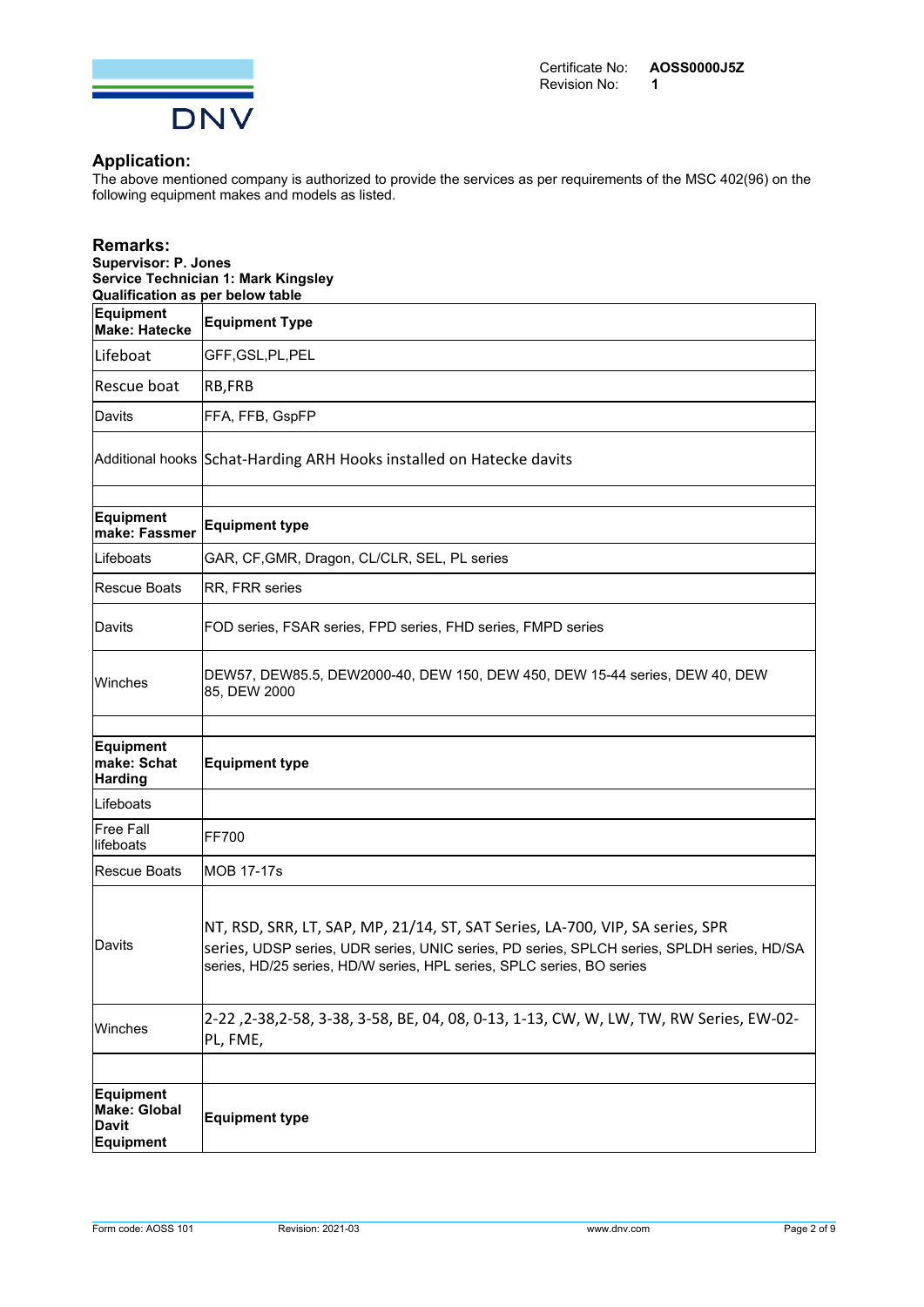

| lDavit                                      | Fhs, Rhs, Rms, Lms, Rhp, Gsp, Glp, LMES, RMES, RSP, RES, LML, RML, RHL, FHS, |  |
|---------------------------------------------|------------------------------------------------------------------------------|--|
| <b>Winches</b>                              | W 05 HC.02.01, W 02-04, W 07-08, W 10-26,                                    |  |
| Equipment<br>Make:<br>Jiangyinshi<br>Beihai | <b>Equipment type</b>                                                        |  |
| Totally/open<br>enclosed<br>llifeboats      |                                                                              |  |
| Rescue boats                                |                                                                              |  |
| Free fall<br>llifeboats                     |                                                                              |  |
| <b>Fast Rescue</b><br>Boats                 |                                                                              |  |
| Inflatable<br><b>Rescue Boats</b>           |                                                                              |  |
| Davits                                      | FA                                                                           |  |
| <b>Winches</b>                              |                                                                              |  |
|                                             |                                                                              |  |
| Equipment<br>Make:<br>Pellegrini            | <b>Equipment type</b>                                                        |  |
| Davit                                       | Slewing RL 21/35, SAR                                                        |  |
| Winches                                     | Electric EW-2QC                                                              |  |
| Equipment<br><b>Make: ACEBI</b>             | <b>Equipment Type</b>                                                        |  |
| Davits                                      | SPG, RAD, TP Series, FE series, FEM series                                   |  |
| <b>Winches</b>                              | TBE, TR, TE                                                                  |  |
| Equipment<br><b>Make: Greben</b>            | Equipment Type                                                               |  |
| Davits                                      | HFF,RLC, PD, HD, FOD                                                         |  |
| Winches                                     | <b>EW</b>                                                                    |  |
| <b>Equipment</b><br>Make: Norsafe           | <b>Equipment Type</b>                                                        |  |
| Davits                                      | NDA series, HD series, NDSC series, NRC series,                              |  |
| Winches                                     | HD series, DW series, ZR series                                              |  |
| Equipment<br><b>Make: Oriental</b>          | <b>Equipment Type</b>                                                        |  |
| Davits                                      | HGD, SHS series, FD series, RD series                                        |  |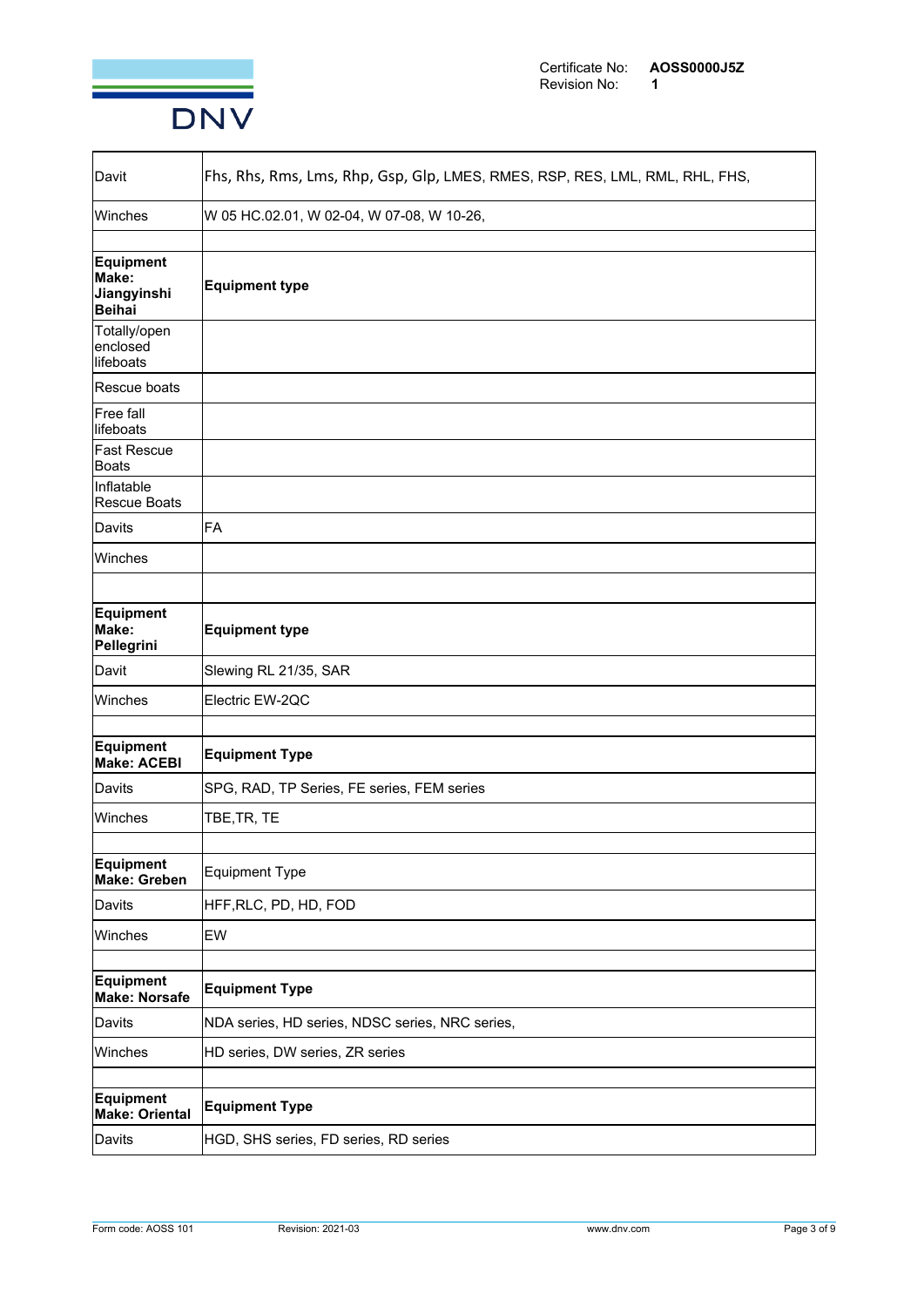

| lWinches                                | BWE, SWE series, FFL series, RDW series, RDM series                      |  |
|-----------------------------------------|--------------------------------------------------------------------------|--|
|                                         |                                                                          |  |
| Equipment<br>Make: Qingdao<br>Beihai    | <b>Equipment Type</b>                                                    |  |
| <b>Davits</b>                           | BD-FF, BD-SA, BD-SH series                                               |  |
| lWinches                                | BW-LL, BW-SM series,                                                     |  |
|                                         |                                                                          |  |
| Equipment:<br>Hooks                     | <b>Type</b>                                                              |  |
| Bianchi ECECHI   G9/12                  |                                                                          |  |
| Madrock                                 | <b>ROCLOC</b>                                                            |  |
| Vanguard                                | SH 50-85-100, C-Safe                                                     |  |
| Ned deck Marine CAR 35                  |                                                                          |  |
| Nadiro                                  | Drop in ball                                                             |  |
| <b>Survival System</b><br>International | SSI Triple 5                                                             |  |
| Hyunday                                 | <b>TALON</b>                                                             |  |
| Norsafe                                 | TOR, K4-FM, HK series                                                    |  |
| lHenriksen                              | <b>HMK</b> series                                                        |  |
| <b>QUINGDAO</b><br>BEHIAI               | <b>BG Series</b>                                                         |  |
| SHIGI<br><b>SHIPBUILDING</b>            | SRS, SZK Series                                                          |  |
| lDavit<br>International                 | RH20, OLH series , OFF-LOAD series, RH series, ALH series.               |  |
| <b>BADA HI</b>                          | <b>HI BHR series</b>                                                     |  |
| <b>JIANGYIN</b><br><b>XINJIANG</b>      | JX-1 series                                                              |  |
| <b>ISHIHARA</b>                         | <b>IHM Series</b>                                                        |  |
| Jiangyinshi<br>Beihai                   | <b>HK</b> series                                                         |  |
| Schat Harding                           | TOR, TITAN, 50-85-100, LHR, ARH/RRH, H-86, H-86-M-FF,                    |  |
| Fassmer                                 | Fassmer Duplex FRR, Duplex series, Free Fall, RH1.5, FOH series          |  |
| Hatecke                                 | All Hatecke hooks, Duplex, Simplex 1.1                                   |  |
| Parker Hannifin                         | hydraulic                                                                |  |
| Wuxi mingzi                             | WHK series, 15KN, 21-25KN, 31-37KN                                       |  |
| Zhenjiang<br>Marine                     | hk series                                                                |  |
| Survitec                                | SAFELAUNCH ROC-LOC series, SAFELAUNCH LRRS series, SAFELAUNCH SLA series |  |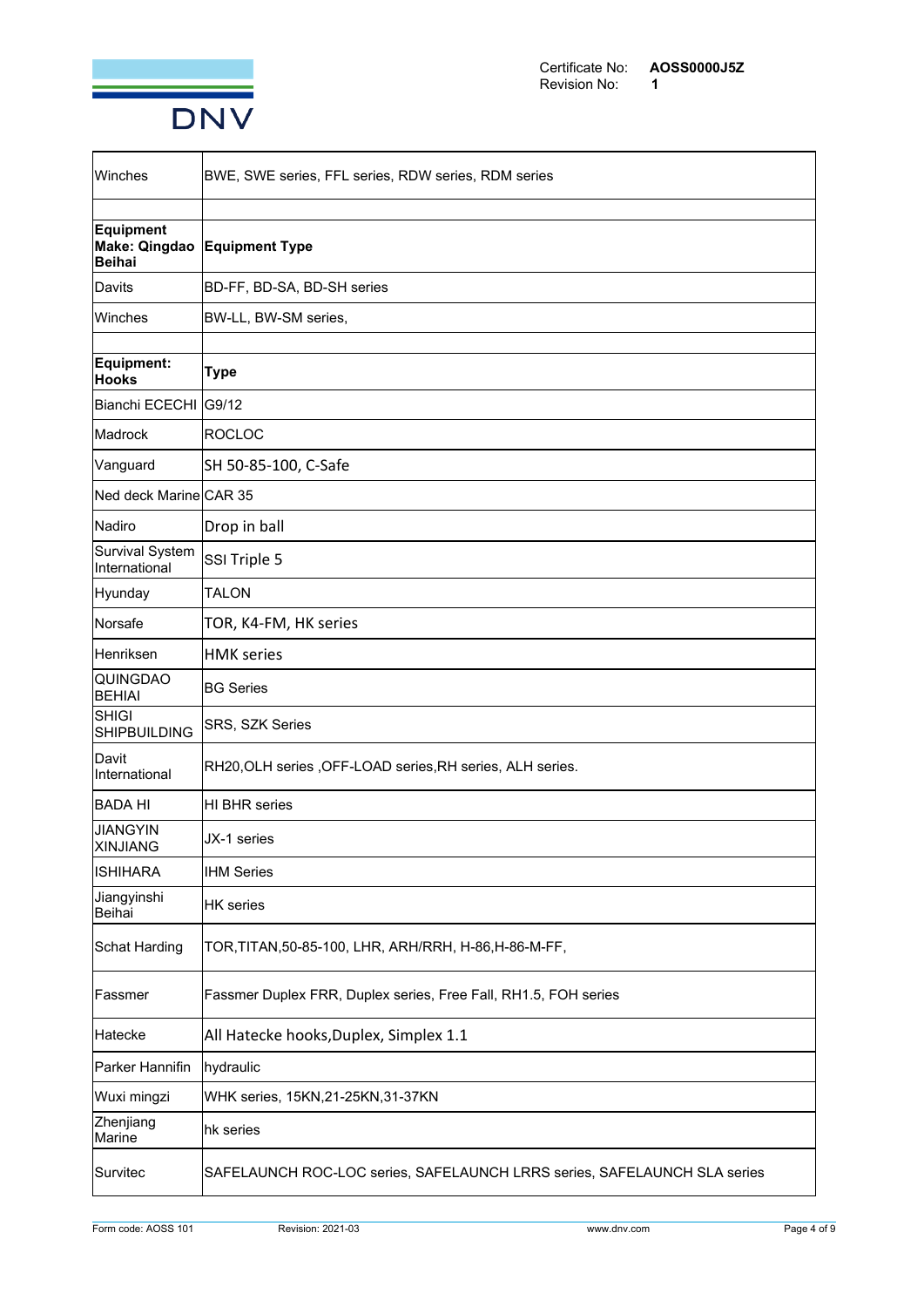

| Mansei                                                    | RH-3                            |
|-----------------------------------------------------------|---------------------------------|
| <b>WUXI</b><br><b>XINGSHENG</b>                           | 15KN, 21KN, 23KN, 25KN, 35KN    |
| <b>GLOBAL DAVIT HR, HRN, HRL</b>                          |                                 |
| PELLEGRINI                                                | <b>GRA</b>                      |
| NAVALIMPIATI                                              | RH 300                          |
| Equipment Make:<br><b>SEKIGAHARA</b>                      | <b>Equipment Type</b>           |
| Davits                                                    | SHS series, SFS, SJR            |
| Winches                                                   | <b>SWE</b> series               |
|                                                           |                                 |
| <b>MANSEI</b>                                             | Equipment Make: Equipment Type  |
| Davits                                                    | E, M, S, R, D-FH, M, MFH series |
| Winches                                                   | EW, MW, Sw, 06.05.02            |
|                                                           |                                 |
| <b>Equipment Make:</b><br><b>DONGNAM</b><br><b>MARINE</b> | <b>Equipment Type</b>           |
| Davits                                                    | DHG, DHGD, DLRD series          |
| Winches                                                   | HGW, DHGD, DLBW series          |
|                                                           |                                 |
| Equipment<br>make:<br><b>ZHENJIANG</b><br><b>MARINE</b>   | <b>Equipment Type</b>           |
| Davits                                                    | HE, RE, LE, GL, PL, LFR series  |
| Winches                                                   | D, DP, LFR series               |
|                                                           |                                 |
| Equipment<br>make: BADA HI                                | <b>Equipment Type</b>           |
| <b>Davits</b>                                             | BDH, BDR, BDF series            |
| Winches                                                   | BWL, BHI, BRW, FHW045           |
|                                                           |                                 |
| Equiment make:<br><b>IKNOW</b>                            | <b>Equipment Type</b>           |
| Davits                                                    | H series                        |
| Winches                                                   | <b>EB Series</b>                |
|                                                           |                                 |
| Equipment<br>make:<br><b>HYDRALIFT</b>                    | <b>Equipment Type</b>           |
| Davits                                                    | HL6LD                           |
| Winches                                                   |                                 |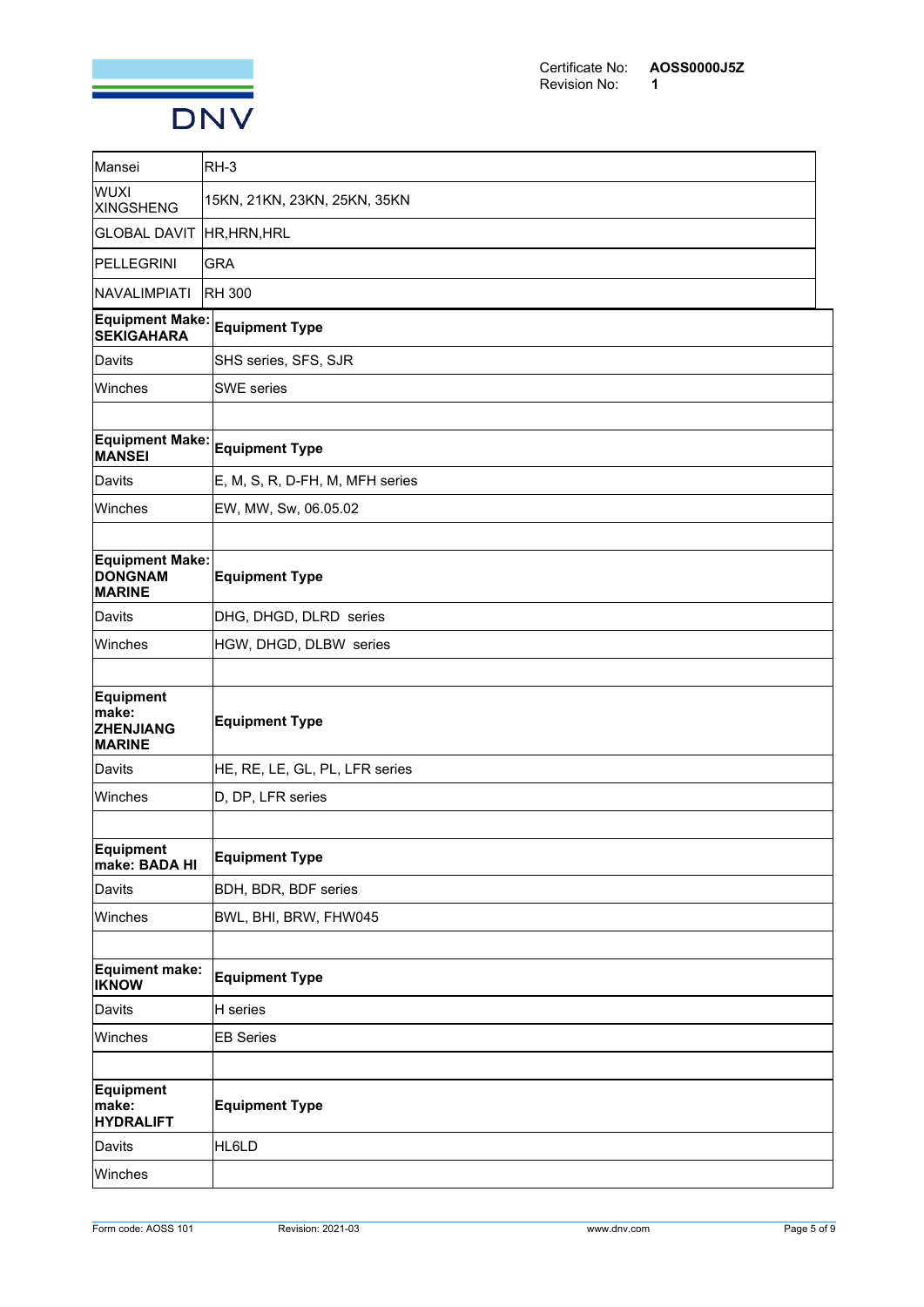

| Equipment<br>make:<br>NAVALIMPIATI                 | <b>Equipment Type</b>                                                                                                   |  |
|----------------------------------------------------|-------------------------------------------------------------------------------------------------------------------------|--|
| Davits                                             | GDMP, GDET, NPS, SPTD, FOLS, UDSP, UDR, SGSHD, SGHD, SPHD                                                               |  |
| <b>Winches</b>                                     | EW, EWR, REW, RBEW, RMW, DGHW XX.09, DGHW XX.25/41, DGHW XX.25-V, DGHW XX.45-<br>V, EW-THB 93-140, SDHW, EHW, HW, D-EHW |  |
| Hydraulic station                                  | DGHW                                                                                                                    |  |
| <b>Control Station</b>                             | <b>DGHW</b>                                                                                                             |  |
|                                                    |                                                                                                                         |  |
| Equipment<br>make: SEC                             | <b>Equipment Type</b>                                                                                                   |  |
| Davits                                             | GT, HT MT, MS                                                                                                           |  |
| Winches                                            | WP,WL                                                                                                                   |  |
|                                                    |                                                                                                                         |  |
| Equipment<br>make:<br><b>DONGWOO</b>               | <b>Equipment Type</b>                                                                                                   |  |
| Davits                                             | <b>DWS</b>                                                                                                              |  |
| Winches                                            | DWS, LW, RW                                                                                                             |  |
|                                                    |                                                                                                                         |  |
| Equipment<br>make:<br>DONGNAM<br><b>MARINE</b>     | <b>Equipment Type</b>                                                                                                   |  |
| Davits                                             | DRDB, DNRD, D-SAD                                                                                                       |  |
| Winches                                            | DRLD, LRHW, DRDB, DSAD                                                                                                  |  |
|                                                    |                                                                                                                         |  |
| Equipment<br>make:JIANGYIN<br><b>NEPTUNE</b>       | <b>Equipment Type</b>                                                                                                   |  |
| Davits                                             | NPT-DF, NPT-DL, NPT-DR                                                                                                  |  |
| Winches                                            | NPT-DW, NPT DW-S                                                                                                        |  |
|                                                    |                                                                                                                         |  |
| Equpment make:<br><b>JIANGSU</b><br><b>JIAOYAN</b> | Equipment Type                                                                                                          |  |
| Davits                                             | JYF, JYL                                                                                                                |  |
| Winches                                            | FW, JYW                                                                                                                 |  |
|                                                    |                                                                                                                         |  |
| Equipment<br>make: HYUNDAI                         | <b>Equipment Type</b>                                                                                                   |  |
| Davits                                             | FF                                                                                                                      |  |
| Winches                                            |                                                                                                                         |  |
|                                                    |                                                                                                                         |  |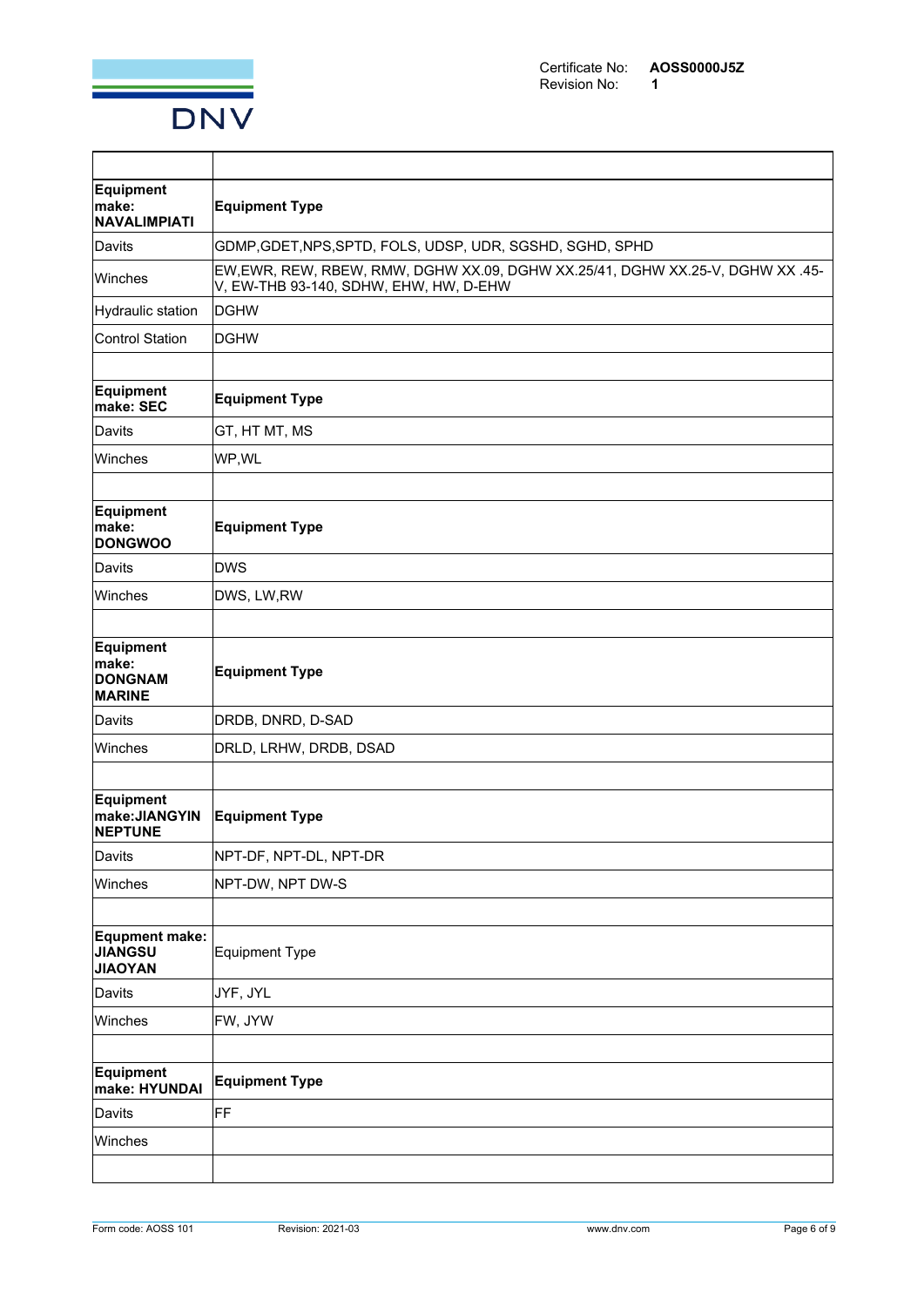

| Equipment<br>make:<br>YOUNGMAN                          | <b>Equipment Type</b>                              |  |
|---------------------------------------------------------|----------------------------------------------------|--|
| Davits                                                  | YNHD, YNBD                                         |  |
| Winches                                                 | <b>YNBW</b>                                        |  |
|                                                         |                                                    |  |
| Equipment<br>make: SCHAT-<br><b>DAVIT</b>               | <b>Equipment Type</b>                              |  |
| Davits                                                  | SP MOB                                             |  |
| Winches                                                 |                                                    |  |
|                                                         |                                                    |  |
| Equipment<br>make: WOO IL                               | <b>Equipment Type</b>                              |  |
| Davits                                                  | LIFERAFT, RESCUE BOAT                              |  |
| Winches                                                 | LIFERAFT MANUAL, RESCUE ELECTRIC                   |  |
|                                                         |                                                    |  |
| Equipment<br>make:<br><b>NAGIVATION'S</b>               | <b>Equipment Type</b>                              |  |
| Davits                                                  | 1.2                                                |  |
| Winches                                                 | 1.2                                                |  |
|                                                         |                                                    |  |
| Equipment<br>make: WUXI<br><b>HUAHAI</b>                | <b>Equipment Type</b>                              |  |
| Davits                                                  | HMD                                                |  |
| Winches                                                 | <b>HMW</b>                                         |  |
|                                                         |                                                    |  |
| Equiment make:<br><b>JIANGYINSHI</b><br><b>BEIHAI</b>   | <b>Equipment Type</b>                              |  |
| Davits                                                  | FA, SA, SAC                                        |  |
| Winches                                                 | D, DW                                              |  |
|                                                         |                                                    |  |
| Equipment<br>make: NINGBO<br><b>KAIRONG</b>             | <b>Equipment Type</b>                              |  |
| Davits                                                  | A, C                                               |  |
| Winches                                                 | HYDRAULIC, ELECTRIC                                |  |
|                                                         |                                                    |  |
| <b>Equipment</b><br>make: DAVIT<br><b>INTERNATIONAL</b> | <b>Equipment Type</b>                              |  |
| Davits                                                  | D-NP.SP, D-NP.MP, D-NPS, D-BR, D-ND                |  |
| Winches                                                 | 01, 02, 03, 04, 06, 07, 12, 14, 18, 26, 34, 40, 60 |  |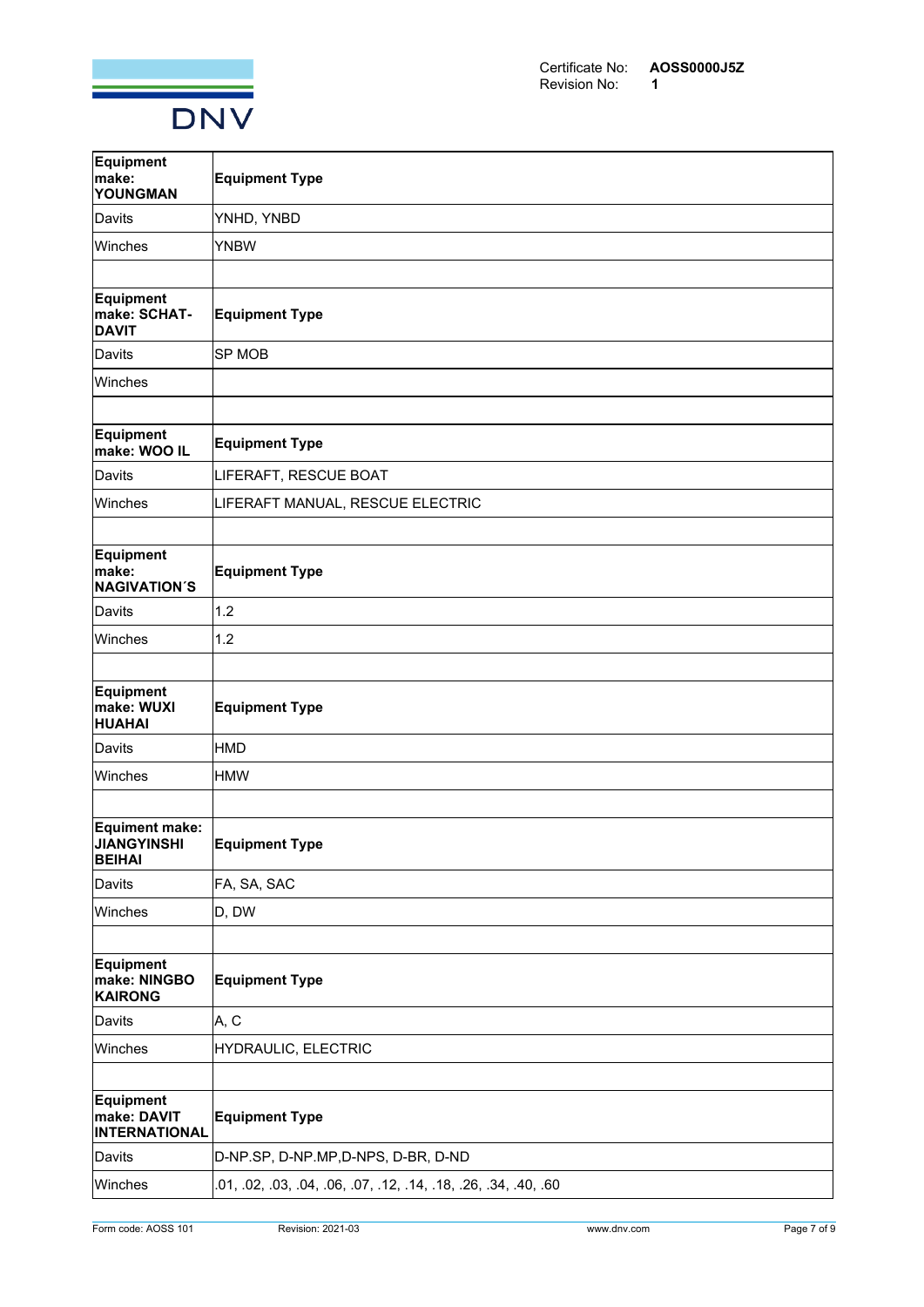

| Equipment<br>make:<br><b>GÜRDESAN</b>        | <b>Equipment Type</b>    |
|----------------------------------------------|--------------------------|
| Davits                                       | FFD, RRS, KHK            |
| Winches                                      | KV, FLW1                 |
|                                              |                          |
| Equipment<br>make: NED<br><b>DECK MARINE</b> | <b>Equipment Type</b>    |
| Davits                                       | PRH                      |
| Winches                                      | FD, HW CT                |
|                                              |                          |
| Equipment<br>make:<br><b>VESTDAVIT</b>       | <b>Equipment Type</b>    |
| Davits                                       | CL, PL                   |
| Winches                                      | C, P                     |
|                                              |                          |
| Equipment<br>make: SEZAMOR                   | <b>Equipment Type</b>    |
| Davits                                       | ZZ-ZOT, ZZ-ZOL, ZZ-ZOLT, |
| Winches                                      | WT, WL, WLT              |
| Hooks                                        | HS, HL, HLR              |
|                                              |                          |
| Equipment<br>make: SCHAT<br><b>DAVITS</b>    | <b>Equipment Type</b>    |
| Davits                                       | <b>NDP</b>               |
| Winches                                      | EB,EBR                   |
|                                              |                          |
| <b>Equipment</b><br>make: BERETTA            | <b>Equipment Type</b>    |
| Davits                                       | PF, PFH , PFL, PFD       |
| Winches                                      | <b>SPT</b>               |
|                                              |                          |
| Equipment<br>make: GREBEN                    | <b>Equipment Type</b>    |
| Davits                                       | FOD                      |
| Winches                                      |                          |

**Service Technician 2: Franco Kolders Qualification as per below table:**